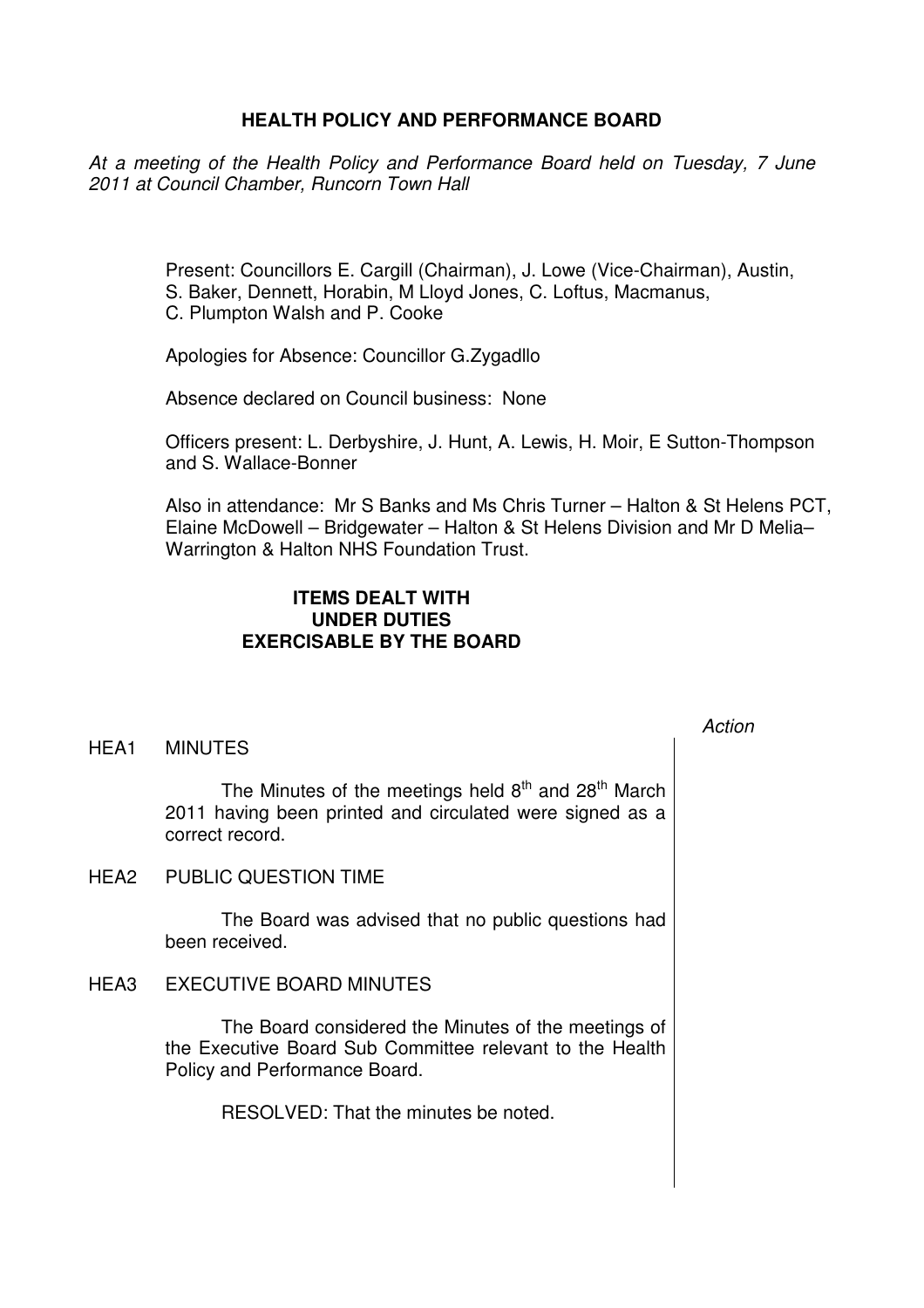### HEA4 SSP MINUTES

 The Minutes of the Health Strategic Partnership Board of its meeting held on 10 March 2011 were submitted to the Board for consideration

RESOLVED: That the minutes be noted.

## HEA5 PERFORMANCE MONITORING REPORTS - QUARTER 4

 The Board considered a report of the Strategic Director, Policy and Resources regarding the 4<sup>th</sup> Quarter Monitoring Report for:

- Prevention and Commissioning Services;
- Complex Needs; and
- Enablement Services.

The following comments arose from the discussion:-

- PCSI 1 Repossession Due to budgetary cuts to the Citizen Advice Bureau and in the current economic climate it was suggested that the Board would need to monitor this situation as more houses could be re-possessed in the Borough. However, Members noted that the Authority had a mortgage advisor who would be able to provide assistance in this matter;
- PCS10 It was noted that the Authority undertook the training of staff employed by the independent sector registered care services on the protection of adults;
- Page 60 -% of items of equipment and adaptations delivered within 7 working days - the Board took the opportunity to place on record their congratulations to Officers on their excellent performance;
- NI236 Early access for women to maternity services - It was agreed the Recovery Plan be monitored by the Board; and
- It was noted that questions had been submitted prior to the meeting and responses provided which had been circulated at the meeting and would be attached as Appendix 1 to the minutes.

RESOLVED: That the report and comments made be noted.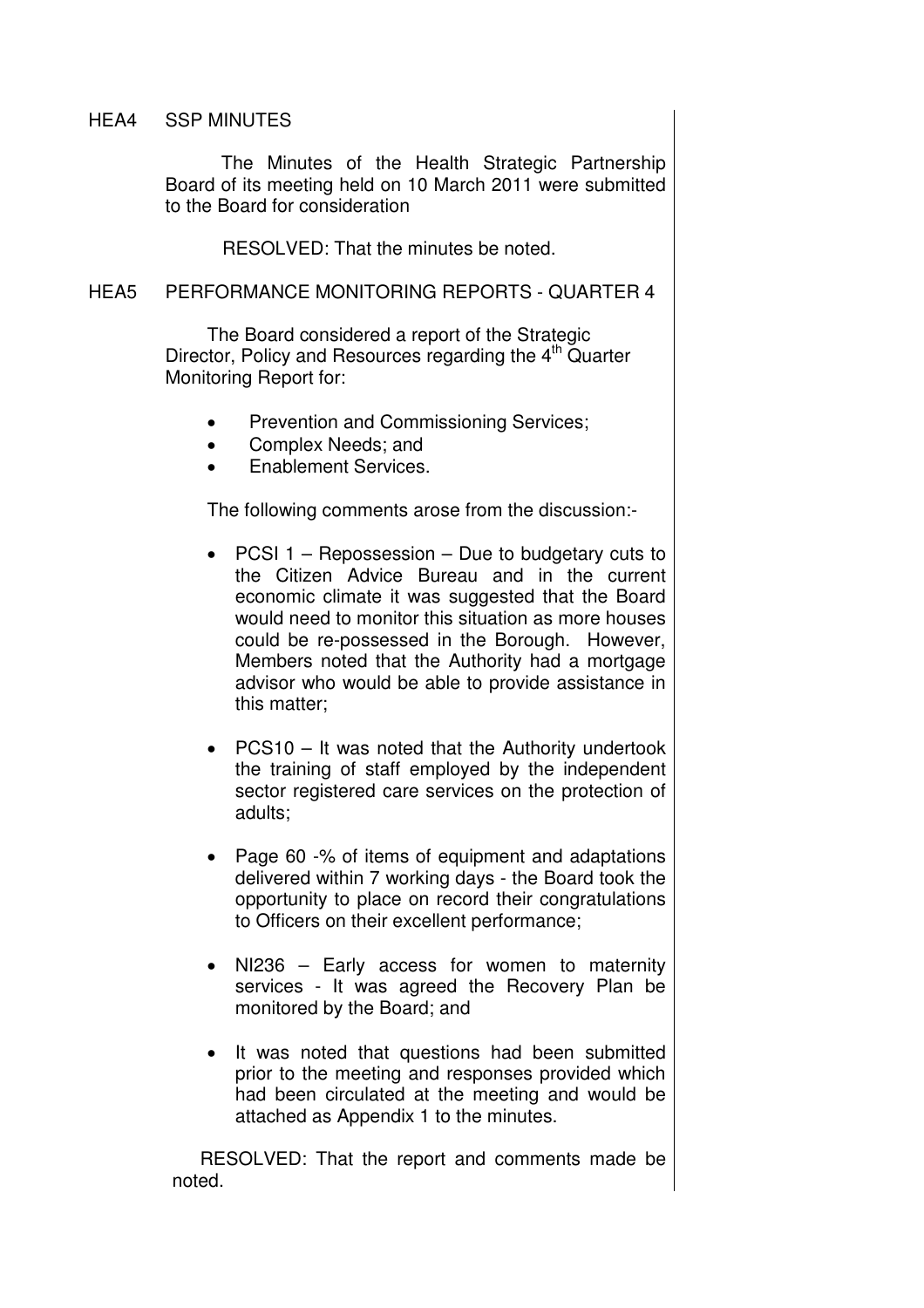## HEA6 ANNUAL REPORT FOR THE HEALTH POLICY AND PERFORMANCE BOARD

 The Board considered a report of the Strategic Director, Communities which presented the Annual Report for the Health Policy and Performance Board for April 2010- March 2011 attached as Appendix 1 to the report**.** 

It was reported that during 2010 -11 the Board had looked in detail at many of Halton's Health and Social Care priorities. Further details of these were outlined within the Annual Report set out in Appendix 1 to the report.

RESOLVED: That the report be noted.

Note: (Councillor M Lloyd Jones declared a Personal Interest in the following item of business due to her husband being a Non Executive Director of Halton & St Helens Primary Care Trust.)

HEA7 WINDMILL HILL ACCESS CENTRE

 The Board considered a report of the Strategic Director, Communities which gave Members an update on the recent Patient and Public consultation regarding the potential closure of the nurse led Windmill Hill Access Centre.

The Board was advised that a report had previously been submitted to Halton & St Helens PCT Clinical Commissioning Committee in October 2010 and to the Finance Performance Approvals Committee on 27<sup>th</sup> April 2011.

The Board was further advised that prior to 1997 the residents of Windmill Hill had access to a single handed GP practice for their health needs. However, when the GP had left, the existing patient list had been distributed between Castlefields and Murdishaw practices.

Ms Chris Turner, Halton & St Helens PCT and Ms Elaine McDowell, Bridgewater, Halton and St Helens division were in attendance at the meeting to present the report. They reported that the Windmill Access Centre had been introduced and provided a limited service to the residents of Windmill Hill. This service, which was delivered by Bridgewater Community Health Services staff, was open from 9am until 5pm Monday to Friday (excluding Bank Holidays) and people accessed the service by telephoning for an appointment time. However, if they arrived without an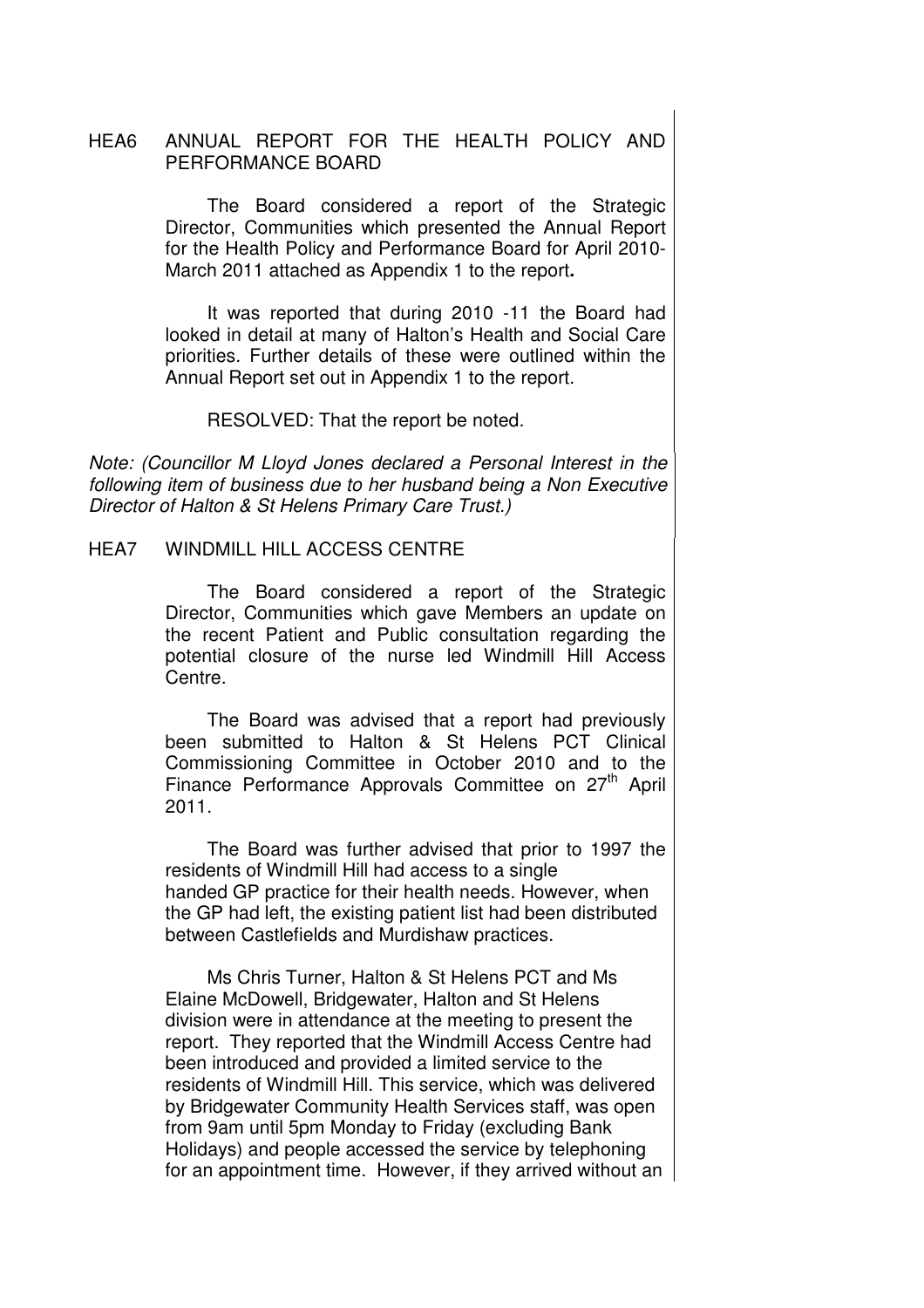appointment they could wait to be seen by a nurse.

Since opening, the access centre had provided health care for people who had coughs, sore throats, rashes, and many other minor illnesses. However, people who had more complex or long term conditions required the continuity provided by their own GP.

 On the 29th January 2010 the new Equitable Access GP practice had been opened to the residents of Windmill Hill, and now had a list size of 1173 patients. The new GP practice provided an enhanced service to that available at Windmill Hill Access Centre. There had also been an increase in the opening hours and the facility was available seven days a week.

In January 2011 the PCT had completed a three month consultation with the residents of Windmill Hill regarding the access centre. The results from the consultation highlighted the need for access to health care. It was proposed to close the nurse led access centre from 1 August 2011.

The following comments arose from the discussion:-

- The Board noted that the Member for the Windmill Hill ward was not in attendance at the meeting;
- It was noted that there would be no job losses as a result of the changes;
- Clarity was sought on how the changes would be communicated to the community. In response, it was reported that the Primary Care Trust would be developing a full communication plan to ensure the community were aware of the changes. In addition, patients had already been registered at Murdishaw and Castlefield surgeries; and
- It was noted that the new GP centre was fully accessible for people with disabilities.

RESOLVED: That

- (1) the report and comments raised be noted; and
- (2) Ms Turner and Ms McDowell be thanked for their verbal presentation.
- HEA8 SUMMARY OF QUALITY ACCOUNTS 2010/11 FOR WARRINGTON AND HALTON NHS FOUNDATION TRUST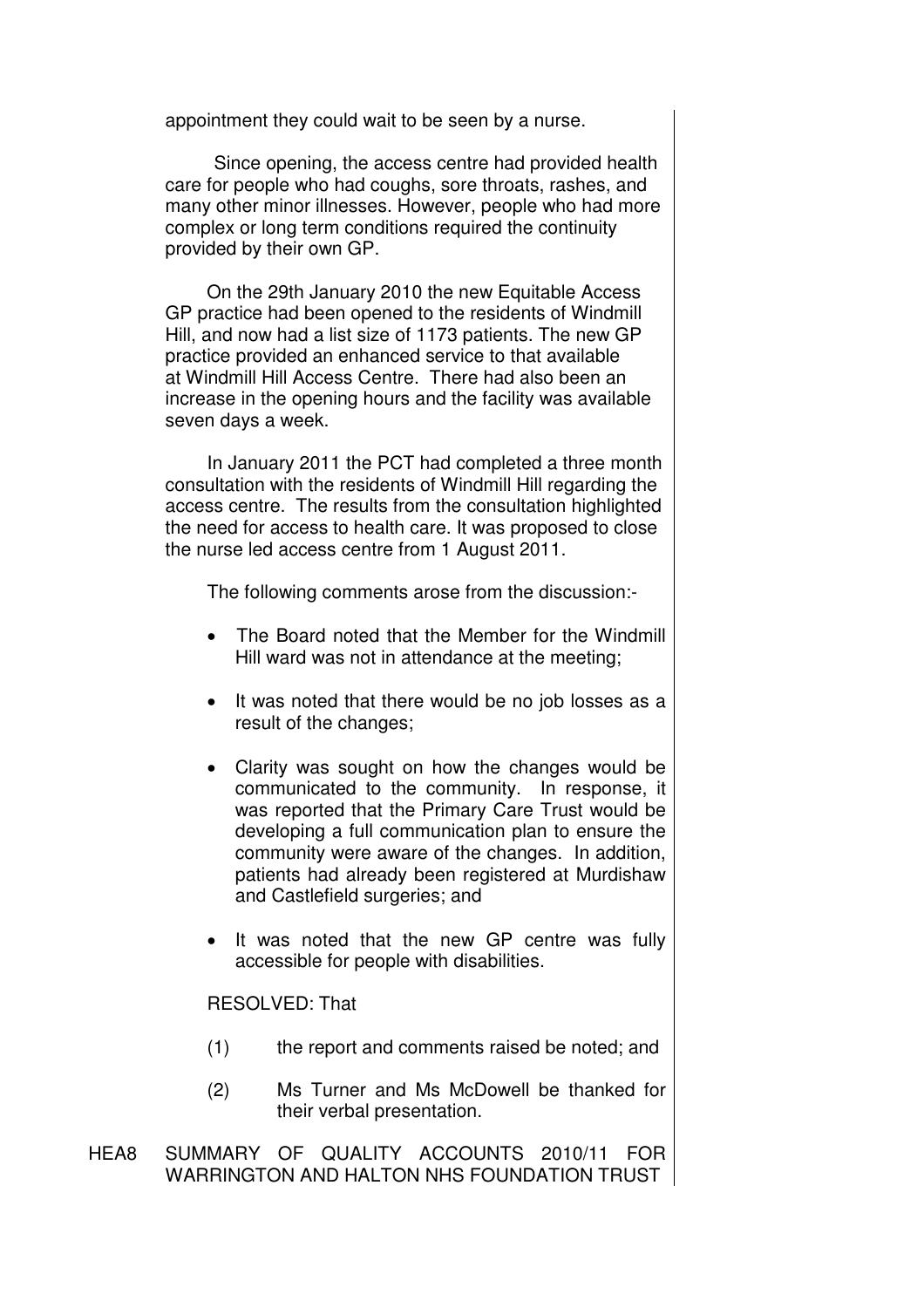The Board considered a report of the Strategic Director, Communities which gave Members a summary of the Quality Accounts 2010/11 for Warrington and Halton NHS Foundation Trust.

The Board was advised the Quality Accounts summary detailed a comparison between 2009/10 figures and 2010/11 figures for various subject areas, for example, infection control, pressure ulcers, Thromboprophylaxis, falls, Hospital Standardised Mortality Review (HSMR), along with a narrative for each area.

Mr David Melia, Director of Nursing, Warrington and St Helens NHS Foundation Trust attended the meeting to present the report, Mr Melia outlined the issues and priorities that had been identified last year for improvement and provided assurance on performance in respect of:-

- Infection Control:
- Hospital acquired pressure ulcers;
- Falls;
- The Hospital Standardised Mortality Review;
- The significant improvement in reducing the number of cardiac arrests in hospital;
- Complaints;
- The PALS Service; and
- The National In Patient Survey 2010.

The following comments arose from the discussion:-

- Clarity was sought on the procedures that were in place for when a patient used their call bell. In response, it was reported that one of the priorities for the organisation was to look at ways of freeing up nurse time to enable them to have more control of their wards, spend more time with patients and relatives and undertake regular ward rounds. This would result in nurses being more aware of any issues/concerns that a patient may have and reduce the need for patients to use a call bell. It was noted that this would present a challenge. However, it was also noted that work was being undertaken with staff to identify areas of duplication, work processes and what activities that take nurses away from providing clinical care;
- It was noted that a recent unannounced inspection had shown that staff were very responsive to the needs of the patient and the dignity in care for older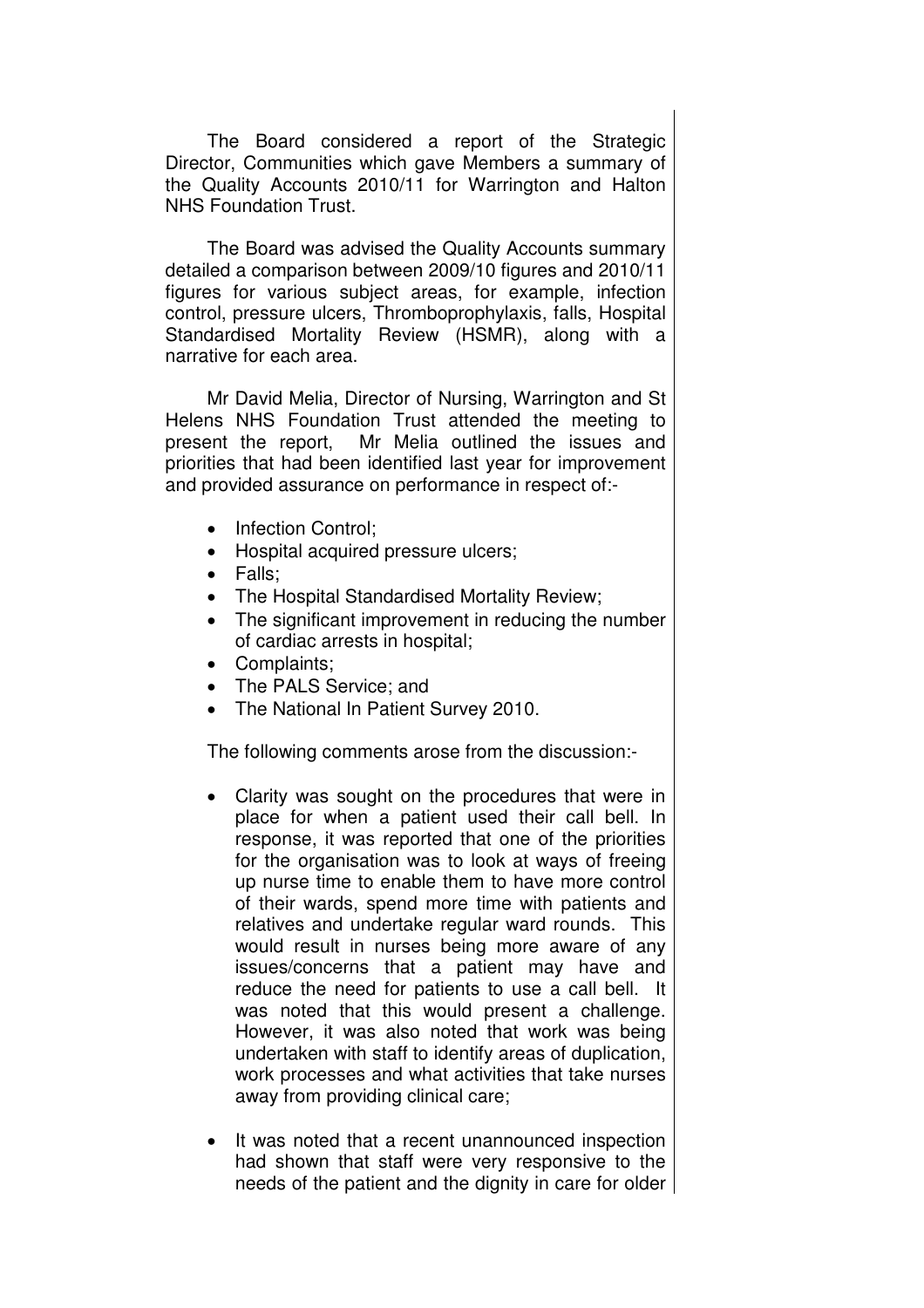people had received an endorsement;

- It was noted that there had been some improvement in electronic systems such as the transfer of images between the sites, but as yet electronic records had not been developed;
- Clarity was sought on whether there were any action plans for the eight target areas. In response, it was reported that each area was project led, with clear aims and objectives and a monitoring process in place. It was suggested that this information could be presented to a future meeting of the Board;
- Clarity was sought on the information relating to falls – out of the 55 patients, how did they fall, where they alone when they fell and the age range. In response, it was reported that the detailed information was available on the website. Members requested the link to the website and it was agreed that this would be circulated to all Members of the Board;
- Clarity was sought on MRSA procedures in relation to informing family members or carers when the patient was discharged from hospital. In response, it was reported that this raised issues of confidentiality and the patient would indicate who they wished to be informed of their condition. However, universal precautions were undertaken to minimise the risk to patients and their families / carers etc; and
- It was noted that a question had been submitted prior to the meeting and a response provided which had been circulated at the meeting and attached as Appendix 1 to the minutes.

RESOLVED: That

- (1) the report and comments raised be noted; and
- (2) Mr Melia be thanked for his informative verbal presentation.

## HEA9 DRAFT SCRUTINY REVIEW OF DIGNITY

 The Board considered a report of the Strategic Director, Communities which introduced the draft report of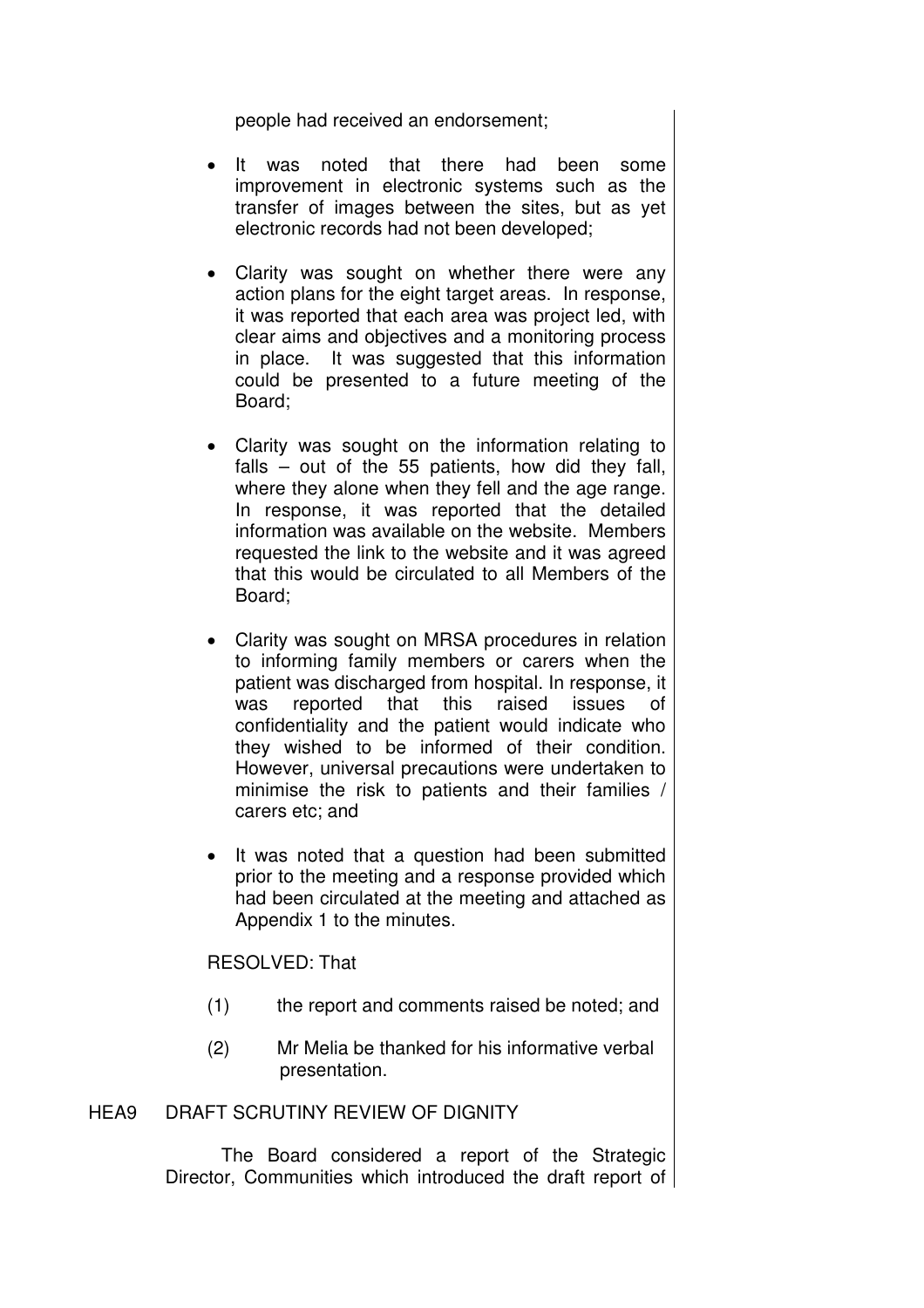the Scrutiny Review of Dignity in Care.

It was reported that Appendix 1 set out in the report was commissioned by the Board. A scrutiny review working group had been established with five Members from the Board, a Principal Policy Officer from the policy team, the Dignity in Care Co-ordinator and the Divisional Manager from the Independent Living Service.

The Board was advised that the report had been commissioned as Halton Borough Council was the only local authority in the country with a Dignity in Care Co-ordinator, as well as the only one that covered both the council and the wider remit of Health.

The scrutiny review had been conducted through a number of means between October 2010 and April 2011, as follows:

- Monthly meetings of the scrutiny review topic group;
- Presentations by various key members of staff from the Council and Health (detail of the presentations were attached at Appendix 2 of the report);
- The provision of information;
- Service-user consultation; and
- A field visit to a Productive Ward at Whiston Hospital.

An additional paper was circulated at the meeting which requested that Members endorse the report and all the recommendations that were in the report. In addition it be agreed that they should be put together at the end of the report for clarity. The Board was advised that the report would be presented to the Executive Board for approval. In addition, it was agreed that the Board monitor progress on the recommendations on a six monthly basis.

### RESOLVED: That

- (1) the comments raised be noted; and
- (2) the Dignity in Care Scrutiny Review endorse the following recommendations:-
	- to include the Multi Agency contact sheet in a future edition of Inside Halton;

Strategic Director - Communities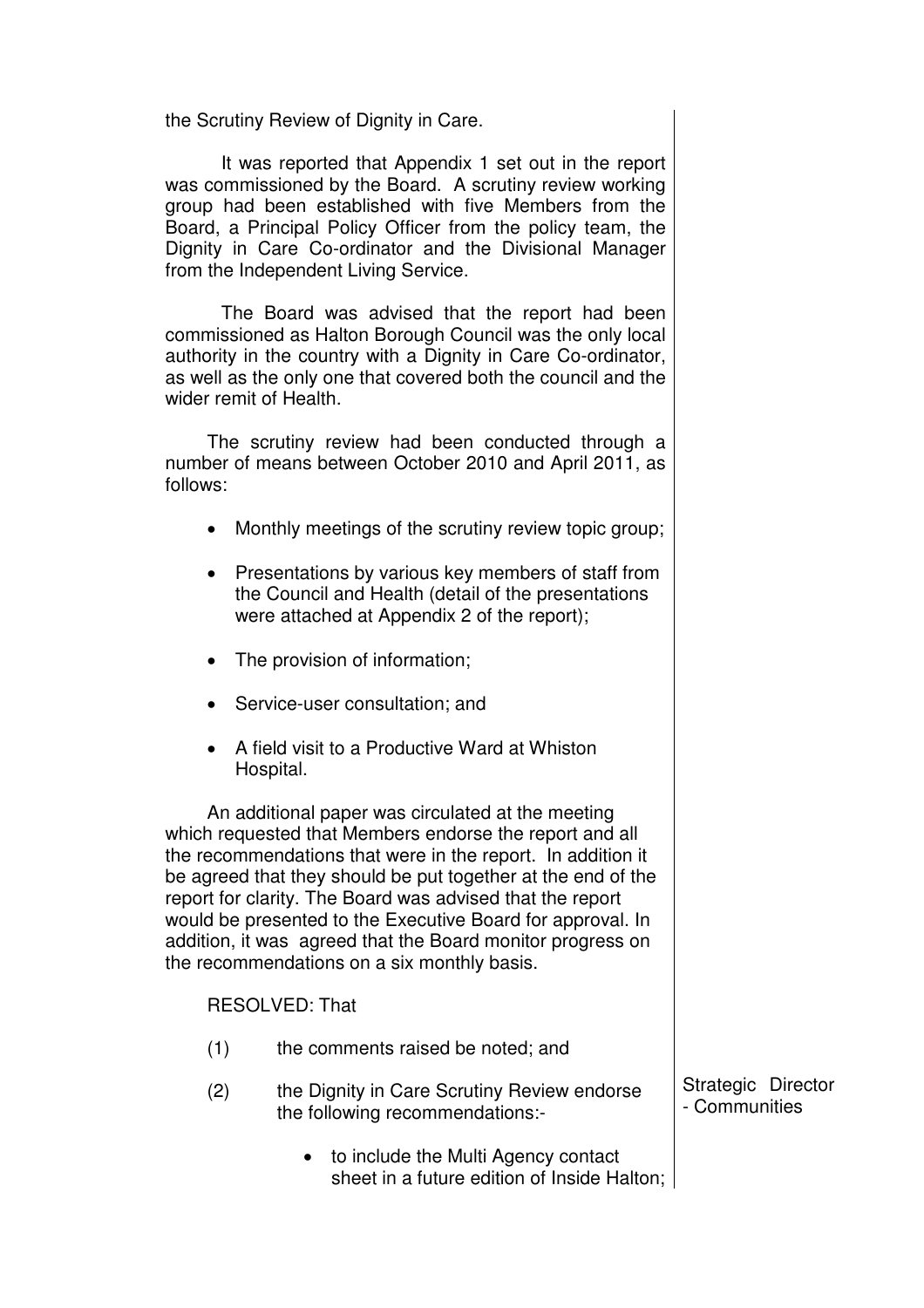- endorse continued briefing and training of staff both within social care and health and continue with the public awareness raising;
- continue to positively promote the work of personalisation within Halton;
- the group suggest the continued roll out of the Productive Ward concept in both Warrington and Whiston hospitals;
- the use of Health Passports throughout the care system and extended beyond adults with learning disabilities;
- in single sex wards in Whiston Hosptial the male/female sign on toilets should also be accessible to people with visual impairment; and
- Whiston Hospital to implement training/guidance for staff to feel comfortable raising concerns / making complaints;
- (3) the recommendations be presented to the Executive Board for adoption; and
- (4) the Board receive six monthly update reports on the progress of the recommendations.
- HEA10 HALTON'S HEALTH AND WELLBEING JOINT STRATEGIC NEEDS ASSESSMENT (JSNA)

 The Board considered a report of the Strategic Director, Communities which presented the process undertaken for the production of the 2011 Joint Strategic Needs Assessment (JSNA).

 The Board was advised that the draft executive summary was attached in Appendix 2 to the report which included a summary of key findings and priorities.

The following comments arose from the discussion:-

It was noted that a question had been submitted prior to the meeting and a response provided which had been circulated at the meeting and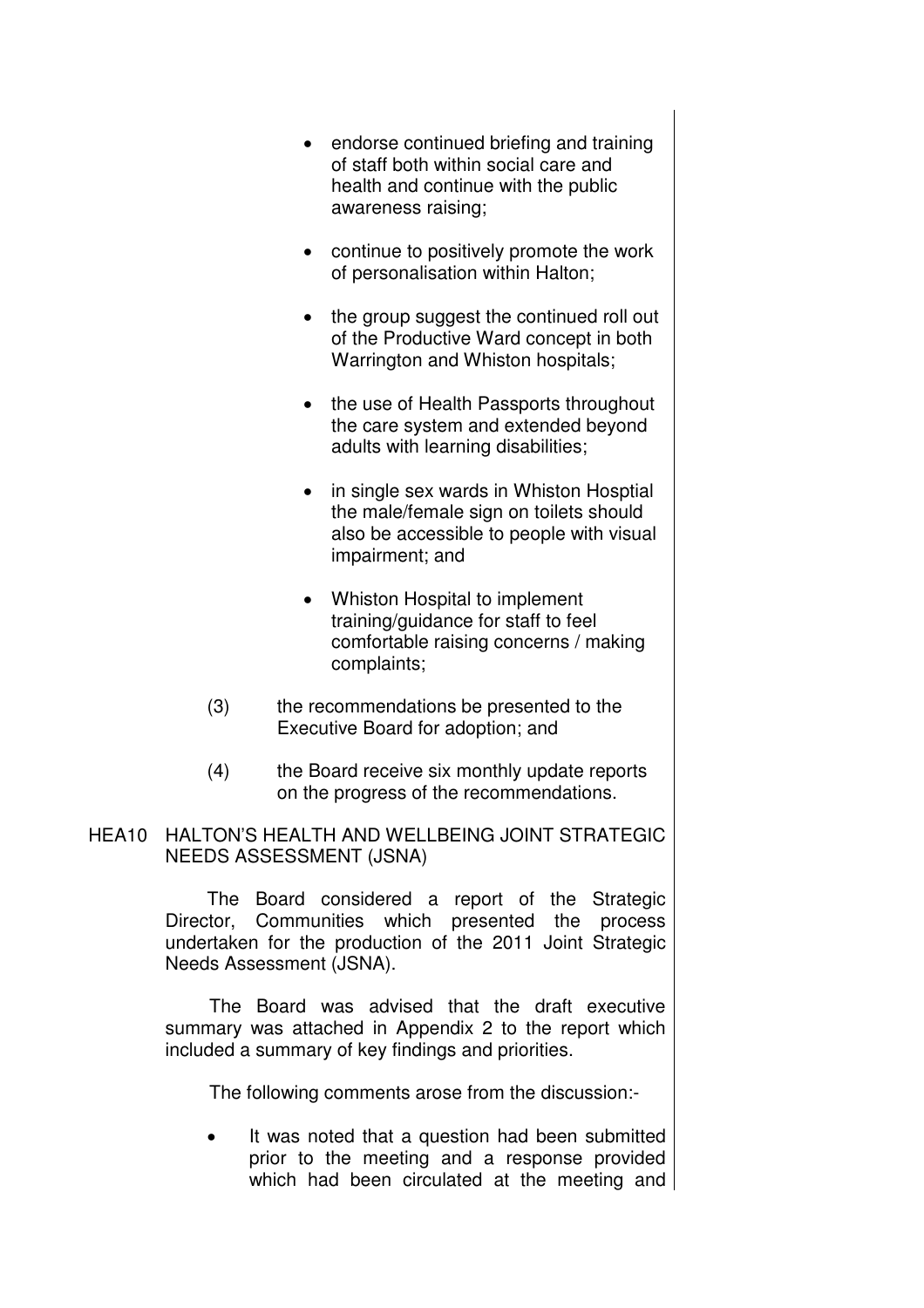attached as Appendix 1 to the minutes;

- It was agreed that as there was an overlap with the Children and Young People's Policy and Performance Board, that the report sent to Members of that Board;
- It was agreed that contact details of the Mortgage Rescue Advisor would be circulated to all Members of the Board;
- Concern was raised that due to the budgetary cuts elderly people could be more vulnerable to falls in the evening. In response, it was reported that the Telecare System was available and there had been an increase in the health budget for night services on a temporary basis and this gave the Authority an opportunity to try out new approaches; and
- It was noted that it was a very comprehensive report. However, it was suggested that in light of the current economic downturn, future reports contained information on the work available in the Borough as this impacted on the health and well being of families.

RESOLVED: That the report and comments raised be noted.

HEA11 SUSTAINABLE COMMUNITY STRATEGY 2010 - 11 YEAR-END PROGRESS REPORT

> The Board considered a report of the Strategic Director, Communities which provided information on the progress in achieving targets contained within the Sustainable Community Strategy for Halton.

> The Board was advised that the Sustainable Community Strategy for Halton, and the performance measures and targets contained within it would remain central to the delivery of community outcomes. It was therefore important that progress was monitored and that Members were satisfied that adequate plans were in place to ensure that the Council and its partners achieved the improvement targets that had been agreed.

The following comments arose from the discussion:-

• In respect of NI 142 – Improve the number of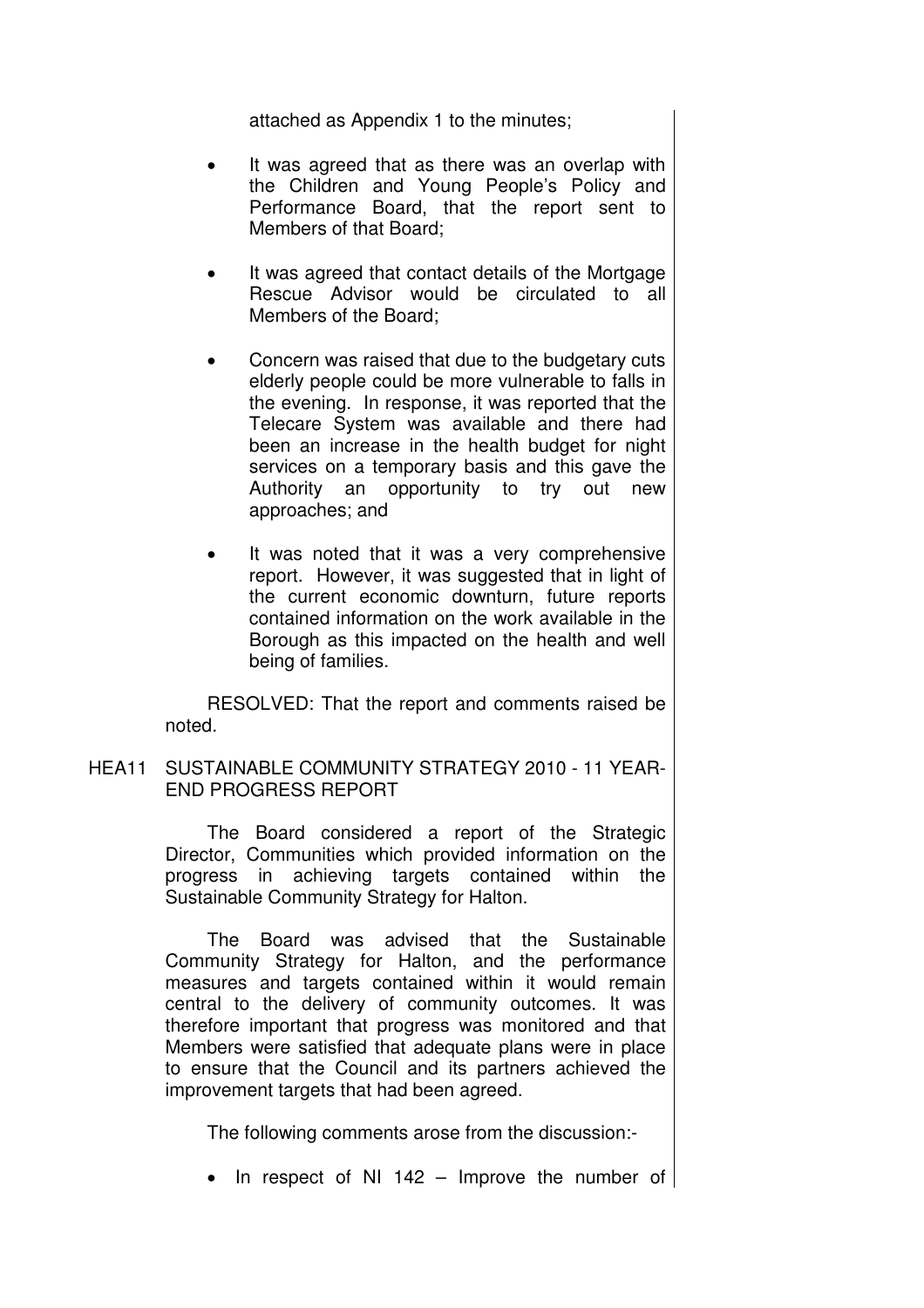vulnerable people supported to maintain independent living – Clarity was sought on how many services were commissioned. Members also requested more information on the service;

- It was agreed that information on the Floating Support Service would be circulated to all Members of the Board;
- It was noted that organisations were encouraged to submit their performance monitoring data. It was also noted that sometimes organisations had failed to submit their data due to the timescales; and
- It was suggested that a list be provided of performance indicators that had ceased to exist at a national level be produced with an indication of how they would be monitored in the future. In response, it was reported that the next steps would be to identify priorities in order to determine what the performance indicators would need to be. In addition, it was reported that this process had just commenced and Members views were welcomed.

RESOLVED: That the report and comments raised be noted.

## HEA12 THE CHESHIRE AND MERSEYSIDE TREATMENT **CENTRE**

 The Board considered a report of the Strategic Director, Communities which reported that NHS Halton and St Helens were undertaking a formal consultation on future plans for the building known as The Cheshire and Merseyside Treatment Centre. This report was being presented to gain views from the Health Policy & Performance Board as part of this consultation.

The Board was advised that the Cheshire and Merseyside NHS Treatment Centre (CMTC) was located adjacent to Halton Hospital in Runcorn. The CMTC had been operational since 2006 providing a range of Orthopaedic services, to residents of Halton in addition to residents from Cheshire and Merseyside. The CMTC had ceased the provision of the current Orthopaedic services on the  $31<sup>st</sup>$  May 2011.

The Board was further advised that NHS Halton and St Helens had developed a business case which identified a range of options to be considered for the future provision of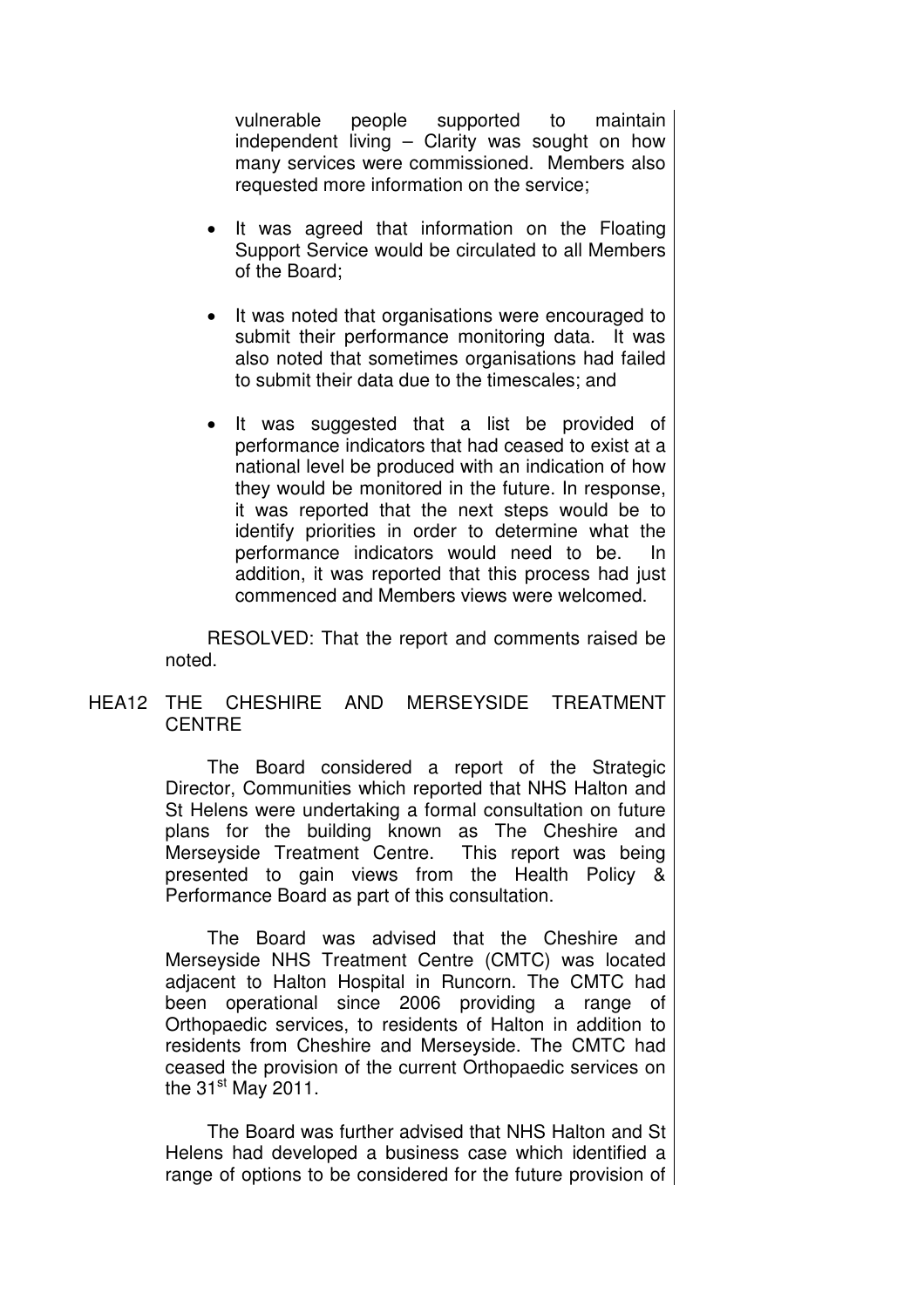services on this site. Four broad options had been identified by the PCT and Runcorn GP Commissioning Consortium as from 1<sup>st</sup> June 2011 as follows:-

- Do nothing- included only to provide a benchmark for cost comparison;
- Divest- sell the building on the open market guided by an assessment by the District Valuer;
- Lease- seek through a procurement process an organisation that was willing to take on a lease for the building; and
- Utilisation- use the asset for local health care provision, if costs including capital charges, depreciation and running costs could be recouped.

It was reported that NHS Halton and St Helens would be consulting with all key local stakeholders in relation to these proposed plans. The consultation period ran from  $6<sup>th</sup>$ May 2011 to 29<sup>th</sup> July 2011.

The report, concluded that taking into account the overall mix of benefits, costs and risks and assuming that the covenant did not apply, it was recommended that further work be undertaken to develop the implementation option details for D2 and D3 set out in the report.

The Board also received a presentation from Mr Simon Bank, Halton and St Helens Primary Care Trust (PCT), outlining the key issues and benefits within each option. He also reported that various public events had been arranged in Widnes, Runcorn and St Helens to obtain views from the public. The PCT had also met with MP's across Cheshire and Merseyside and would be presenting the report to the Executive Board and Area Forums to enable an open consultation. The decision would be made in September 2011 and the preferred option progressed fairly quickly.

The following comments arose from the discussion:-

• Clarity was sought on whether the option put forward could be delivered, particularly in light of the Government proposed changes. In response, it was reported that the options had been through the process of a benefits evaluation and had been led by the GP Consortia. The proposed options would deliver the best patient experience and the long term needs of patients in Halton;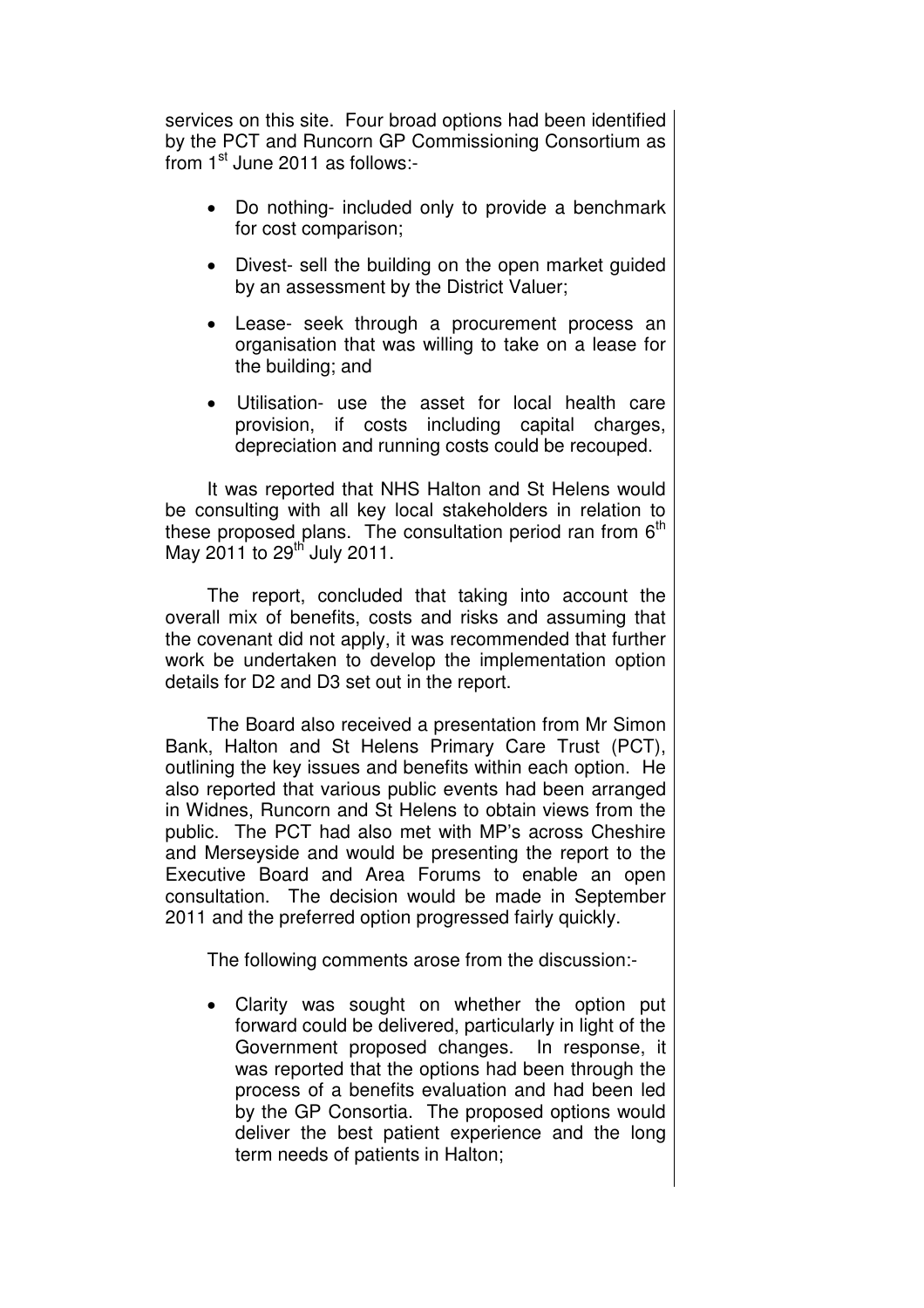- Clarity was sought on whether this would have an impact on the services provided at Halton Hospital. In response, it was reported that a capital programme was being explored. Furthermore, any services in the treatment centre should not be at the detriment of the current provider;
- It was noted that at the end of the consultation period, the facility would be utilised in the short term in order to recover some of the costs;
- It was emphasised that it was an excellent facility and that it must be retained for health purposes;
- It was noted that two questions had been submitted prior to the meeting and responses provided which had been circulated at the meeting and attached as Appendix 1 to the minutes; and
- Members of the Board indicated that they would send in their comments on the various options.

RESOLVED: That

- (1) Mr Simon Banks be thanked for his informative presentation; and
- (2) the report, presentation and comments raised be noted.

# HEA13 PROPOSAL FOR THE DEVELOPMENT OF A HEALTH AND WELL-BEING BOARD

 The Board considered a report of the Strategic Director, Communities which gave Members an update on the development of a Shadow Health and Well-being Board for Halton, the application to become an Early Implementer of Health and Well-being Boards and detailed the draft terms of reference for comment and discussion.

The Board was advised that it was proposed that a Shadow Health and Well-being Board would be established by summer 2011. Recent consultation with GP colleagues highlighted a desire not to rush into any formal arrangements, but to take a more measured approach in order to allow the new Board to evolve as all parties became clearer about their respective roles and the emerging role for the new partnership Board. In order to progress development of a Shadow Board the following points were suggested for action: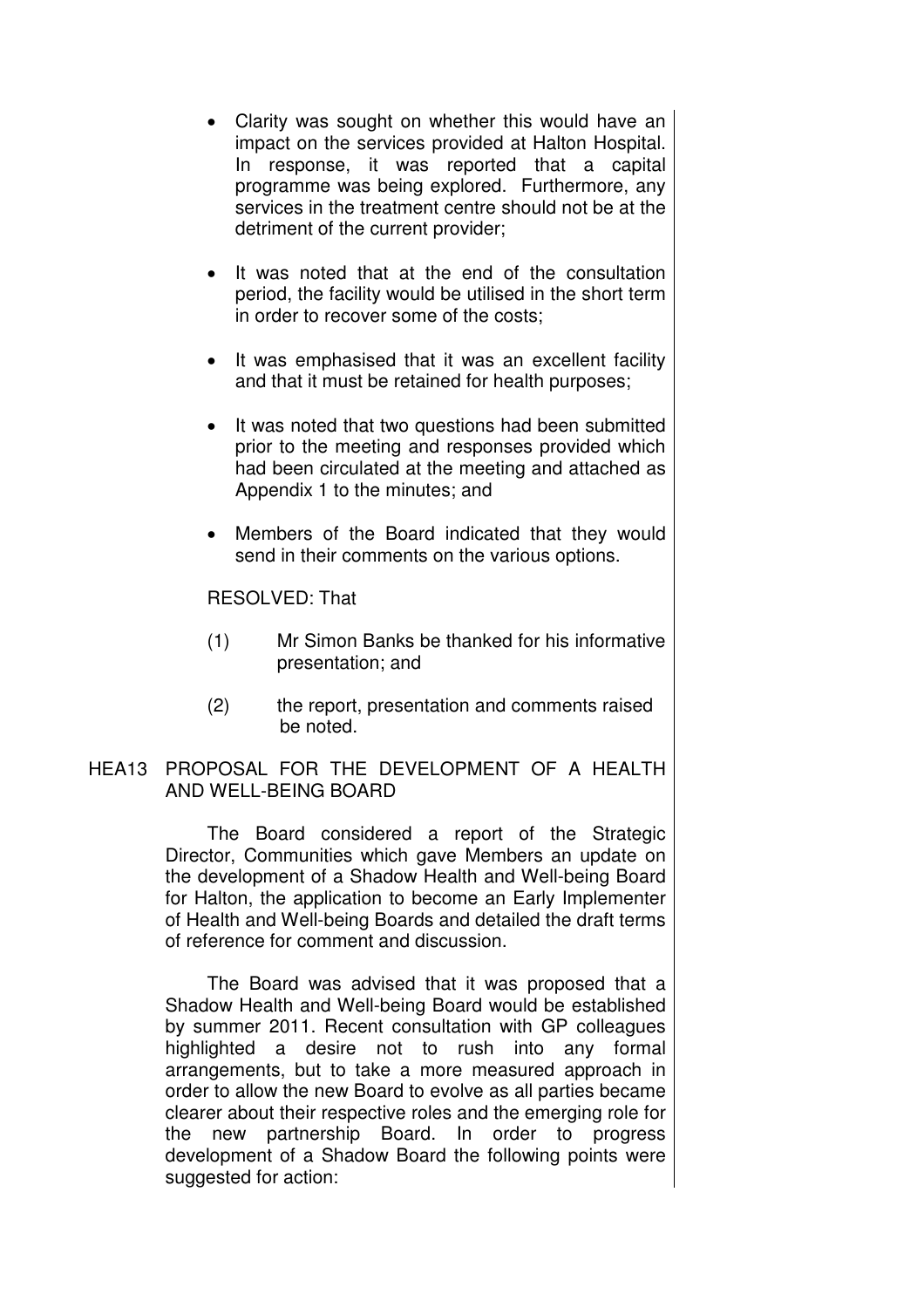- Distribute the Draft Terms of Reference more widely following comments from PPB members;
- If it is agreed, that the new Shadow Health and Wellbeing Board could also incorporate the role of the Health Partnership Board and arrangements would need to be made to dissolve the HHP Board;
- Arrange the first meeting / development session for the new Shadow Health and Well-being Board to take place in Summer 2011; and
- Make use of the Early Implementer Network to share experiences with other areas and benefit from the expertise offered from the DH.

The following comments arose from the discussion:-

- It was noted that two questions had been submitted prior to the meeting and responses provided which had been circulated at the meeting and attached as Appendix 1 to the minutes;
- In respect of Page 282, paragraph 3.15 of the report -– it was noted that this would significantly increase the workload and the responsibilities of Elected Members with less resources from Officers of the Council. It was also noted that the Board would need further reports in order to monitor the situation; and
- It was agreed that the Board receive the minutes of the Heath and Well Being Board as a standard item on the agenda.

RESOLVED: That

- (1) the content of the report and comments raised be noted; Strategic Director - Communities
- (2) the draft Terms of Reference set out in Appendix 1 to the report be supported;
- (3) the recommendations for the links to the Health and Well Being Boards for Children's Services as set out in paragraph 3.19 of the report be supported;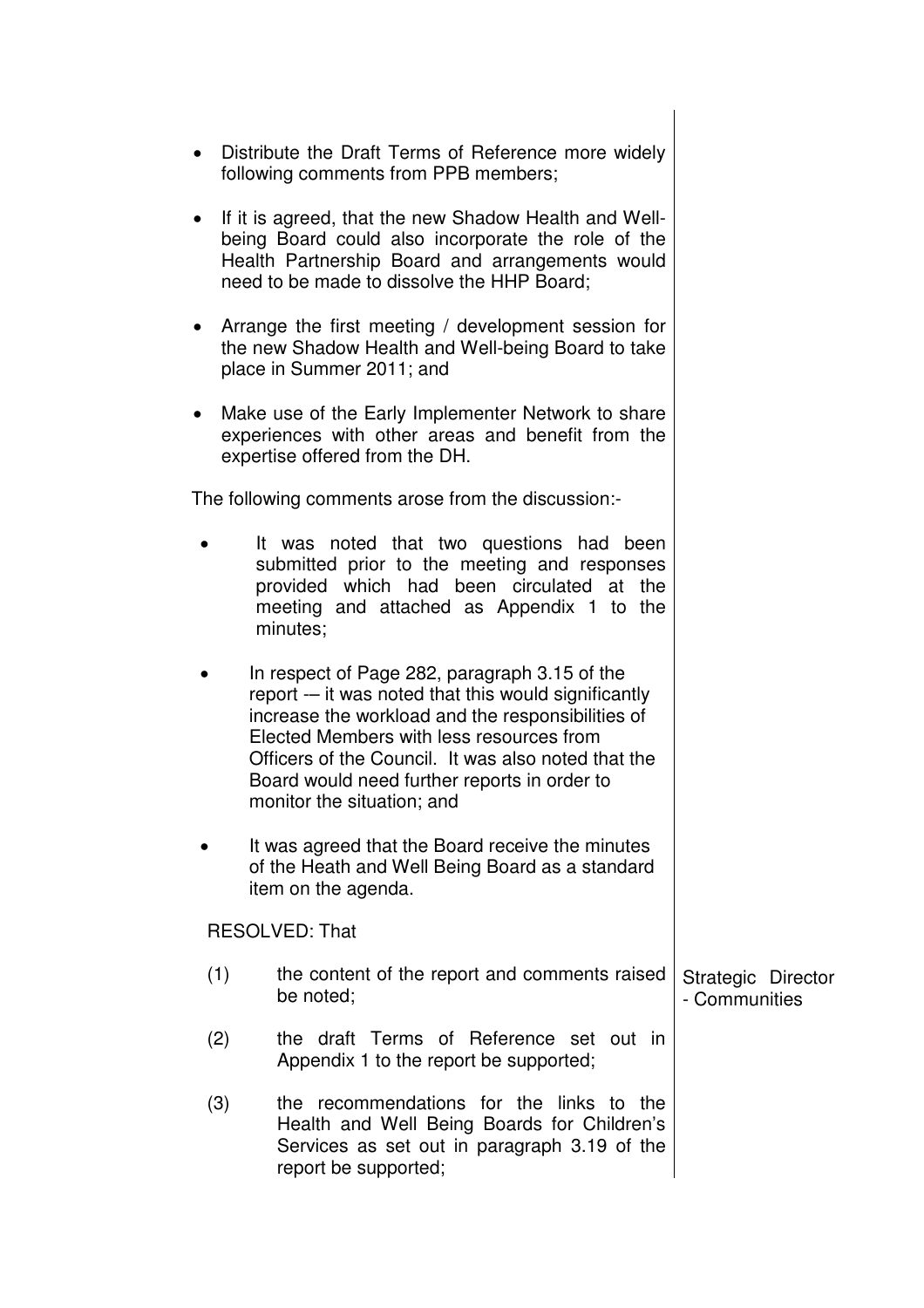- (4) the next steps as set out in paragraph 3.30 of the report be agreed; and
- (5) the Board receive the minutes of the Health & Well Being Board as a standing item on the agenda.

#### HEA14 STANDING ORDER 51

 The Board was reminded that Standing Order 51 of the Council's constitution stated that meetings should not continue beyond 9 pm

RESOLVED: That Standing Order 51 be waived to allow the meeting continue beyond 9 pm.

#### HEA15 SAFEGUARDING ADULTS

 The Board considered a report of the Strategic Director, Communities which gave Members an update on key issues and progression of the agenda for Safeguarding Vulnerable Adults.

The Board was advised that Halton LINk had held an informal 'drop-in' event/coffee morning in February 2011 to mark Dignity Action Day. The aims were to offer LINk's support to the local and national Dignity in Care campaign, to raise awareness of the importance of Dignity in Care and highlight what was taking place locally and to remind society that the dignity of those in their community was not the sole responsibility of health or social care staff. In addition, that everyone had a role to play and to remind the public that staff had a right to be treated with dignity and respect too, and to hear about people's experiences of local health and social care services over the past 12 months.

The Board was further advised that on the 15th February 2011, a shocking report from the Health Service Ombudsman, Ann Abraham, had been published called "Care and Compassion" www.ombudsman.org.uk.

The Board noted the key issues and progressions of the safeguarding agenda set out in paragraphs 3.3 – 3.10 of the report

The following comments arose from the discussion:-

It was noted that the definition of 'Serious Untoward Incident' would be circulated to Members of the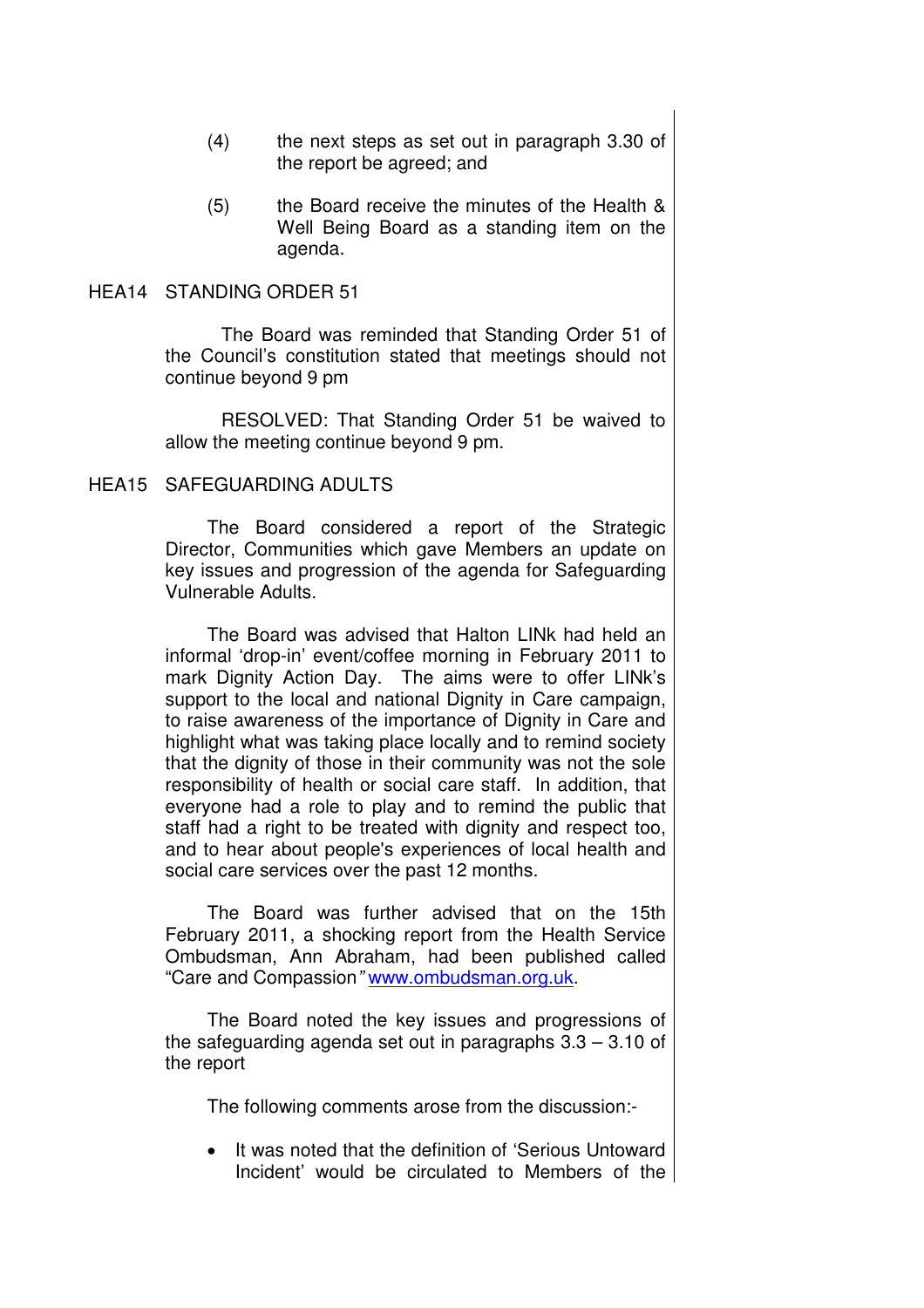Board;

- Clarity was sought on the change in respect of CRB checks. In response, it was reported that the list of occupations within the CRB check system was comprehensive, with different levels of checks required depending on the occupation i.e. basic, standard and enhanced. However, it had been proposed that this list be extended to incorporate additional occupations at various levels and this had been put on hold; and
- Concern was raised that some agency staff could be operating in the community without a CRB check. In addition, clarity was sought on whether Members could undertake visits to residential/nursing homes in the Borough as part of their safeguarding duties. In response, it was reported that some Members do undertake visits to residential/nursing homes, but it would need to be via an appointment as they were now independent providers, and visits were not an automatic right. However, the Contract Team, who were responsible for the contracts with external providers of care services undertook regular visits and also had various methods of collecting data and focussing on any concerns that had been raised. In addition, it was agreed that a previous report which had been considered last year highlighting a sample of the quality of services that were provided for Halton be circulated to all Members of the Board for information.

RESOLVED: That report and comments raised be noted.

Meeting ended at 9.15 p.m.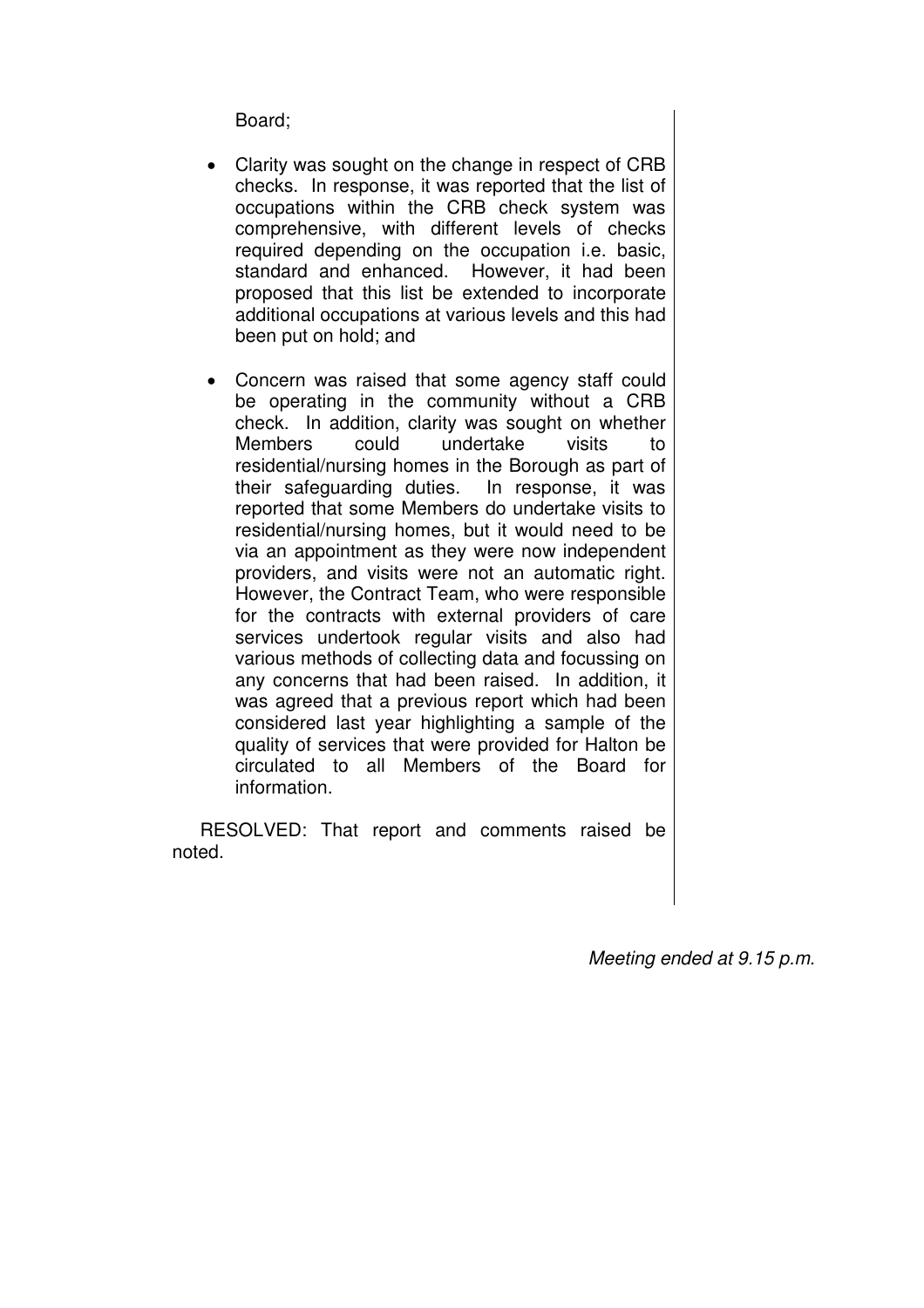## **Questions and Responses**

## **Item 6A – Performance Monitoring**

### **General Question**

- 1A Any progress with the resolution below?
	- "11th Jan PPB Extract

A member of the Board highlighted the complexity of the data and how it was reported and felt it would be useful to understand the thinking behind the proposals, whether there was a hierarchy of indicators, whether there were any existing or new objectives and if they had been considered in the light of the spending review. He also suggested that the Board have a half day workshop to share ideas and consider these points. It was noted that some data within the plan also came within the remit of other Policy and Performance Boards. After discussion, it was agreed that officers look at arranging a half day workshop at the end of the financial year to consider the overall framework and key priorities for the coming year.

## RESOLVED: That

.(3) A half day workshop be arranged for Members of the Board to review t the Business Plans."

### **Response**

A report has been presented to the Corporate PPB on  $24<sup>th</sup>$  May 2011, to consider the future performance management arrangements for the Council in the light of changing regulatory requirements and reduced resources. Corporate Policy and Performance Board will:

- 1. Oversees the process of developing the new framework; and
- 2. Receives a further report at its meeting on 6 September 2011, with a view to making a recommendation to the Executive Board as to the future framework for the Authority.

Any comments from elected members are welcomed in all PPBs. Further training events/ workshops are planned as part of this process, which are to be confirmed with Ian Leivesley and Cllr Wharton. (Sue - Ian is back on Tuesday am – I am not sure what he has agreed with Cllr Wharton as Ian was to schedule a further meeting with Cllr Wharton)

## **1. Is the Directorate Overview Available?**

## **Response**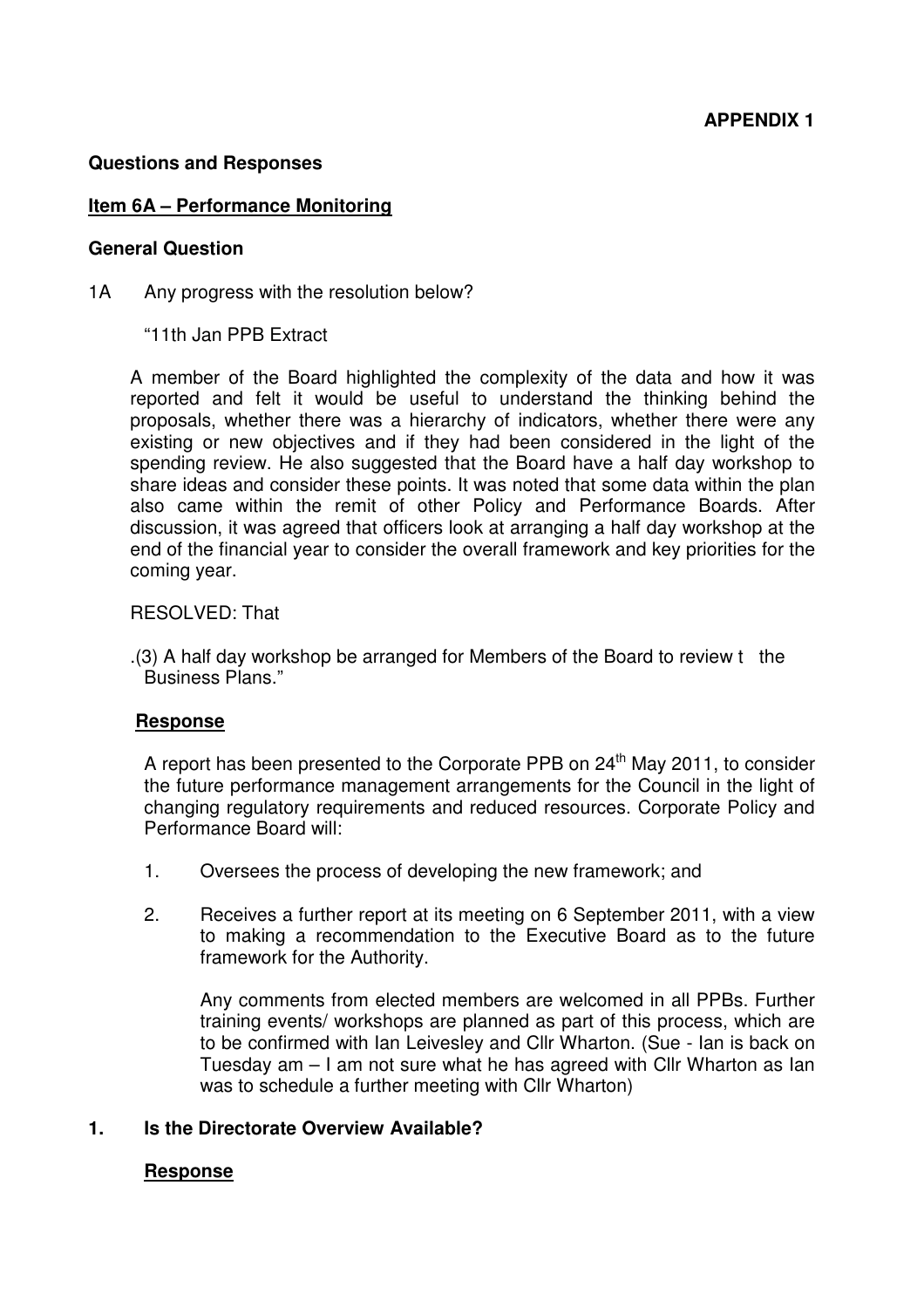Yes, This is available to all elected members via the Members bulletin that is issued six weeks after the quarter end

## **2 Prevention and Care (Page 37)**

The Service Objectives are all achieved. Well Done.

However the Performance Indicator targets will not be achieved. While understanding that final figures will not be available till June, the overall results are known. Is it possible to comment on the implications and the learning points on these missed targets?

After all targets are set to stretch our performance, there would be a problem if all targets were met.

## **Response**

There are a number of issues with the missed targets- some are due to population changes, which will affect the percentages these, will be reviewed when setting targets next year to ensure correct. Also a reduction in overall staff numbers have made some training targets impossible to achieve, again these will be reviewed. At times they are due to administration/process issues which are addressed in performance meetings.On others we will address as part of our overall performance management and look to put action plans in place- to improve performance as required and identify any learning- this is an ongoing process.

## 3 **Complex Services (Page 66)**

Ref NI 137- Healthy Life Expectancy at age 65

Is there a recovery plan to measure this indicator in another way ?

### **Response**

This will be further discussed with the PCT, Public Health to confirm if any of they collect any surveys to provide further information or if a local measure could be developed or collected in Halton proposed localised Places Survey in 2011/12

Since the abolition of the Places Survey in August 2010 by the Coalition it is no longer possible to collect this indicator nationally. To date no further national indicators are planned to capture this data by Local Government as announced in the Single Data set. Information is reported on all age mortality rates in the Sustainable Community Strategy report Ni 120, NI121, NI122, and actions taken to support people with a long term condition to be independent and in control of there condition NI124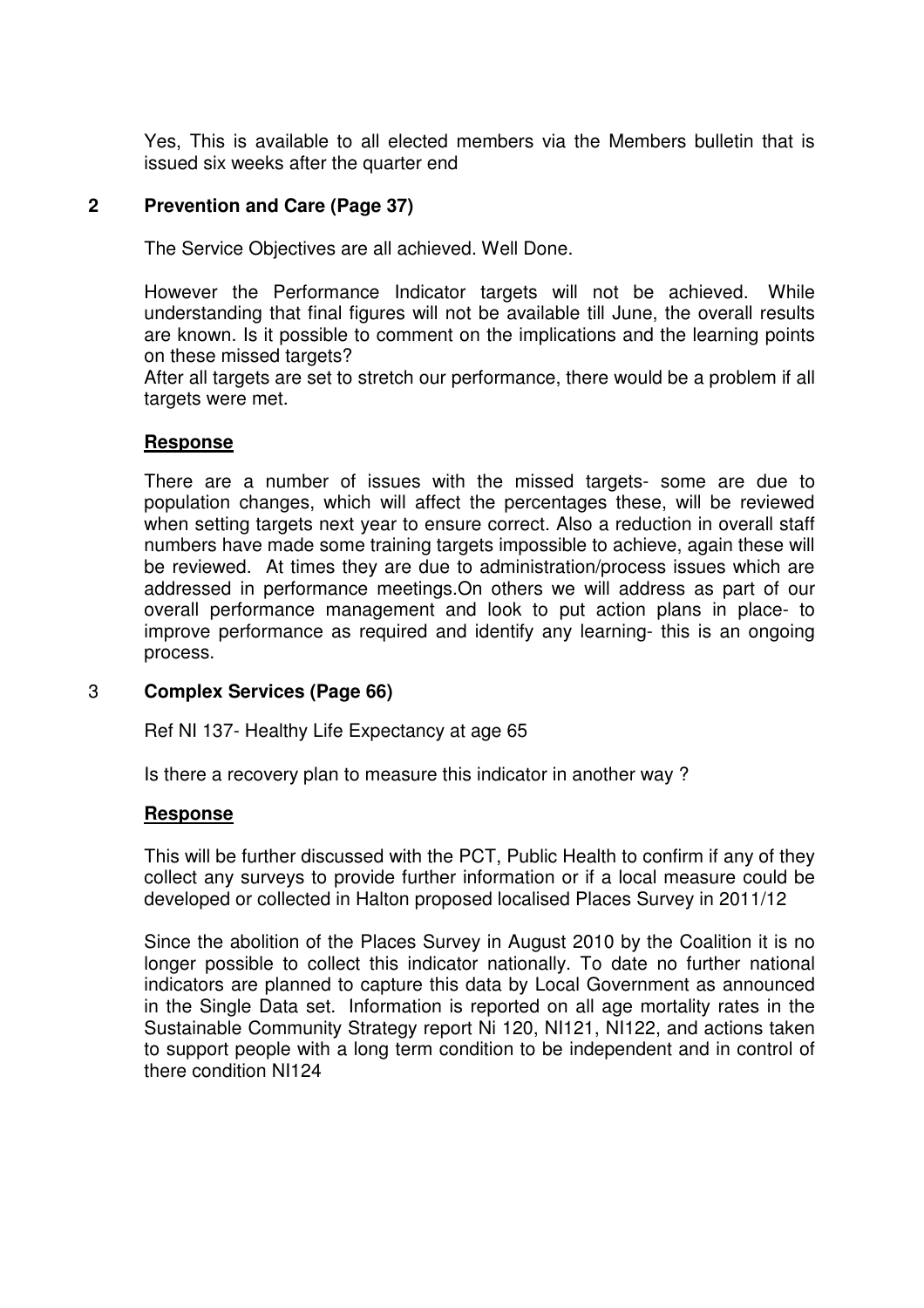## **Item 7(b)-Policy Issue –Quality Accounts 2010/11 – Warrington and Halton (Page 99)**

4 Thank you for summary. Can the Improvement indicators for next year be confirmed ?

## **Responses regarding the Quality Account**

### **Improvement Priorities 2011/12**

**Infection Control -** Our plan for 2011/12 is to have no more than 4 cases MRSA bloodstream infections and 54 cases of Clostridium difficile acquired within the hospital

**Pressure Ulcers -** Our plan for 2011/12 is to have no more than 29 grade 3 & 4 hospital acquired pressure ulcers

**Venous Thromboprophylaxis (VTE) -** Our aim for 2011/12 is to continue to maintain the compliance rate of over 90% for VTE risk assessments

**Falls -** Our aim for 2011/12 is that we will have no more than 50 incidents of fall that caused moderate to severe harm.

**Hospital Standardised Mortality Ratio -** Our aim is to maintain the reduction of the HSMR over the next year (with the understanding that the figure will change automatically when the data is rebased nationally)

**Reducing harm to patients who are critically ill - Our aim for 2011/12 is to achieved a** compliance of 95% for completion of care bundles to reduce ventilator acquired pneumonia and 100% for care bundles to reduce urinary catheter infection prevention

**Improving the care of the deteriorating patient -** Our aim for 2011/12 is to reduce cardiac arrests by 5%

**Ensuring Safer Surgery -** Our aim for 2011/12 is to achieve 90% compliance in completing the 'safer surgery checklist'

### **Complaints/PALS**

Our aim is to comply fully with the agreed response time rate to complainants.

The Trust will continue to look at ways in which it enables and encourages patients/relatives to provide feedback on their experiences of their care and services.

### **National Inpatient Survey 2010**

There are issues that we need to continue to improve upon, and these will be the focus of our work over the next 12 months. These include:

- Responding to patients when they have used their call bell
- Improved ways of communication with patients about their care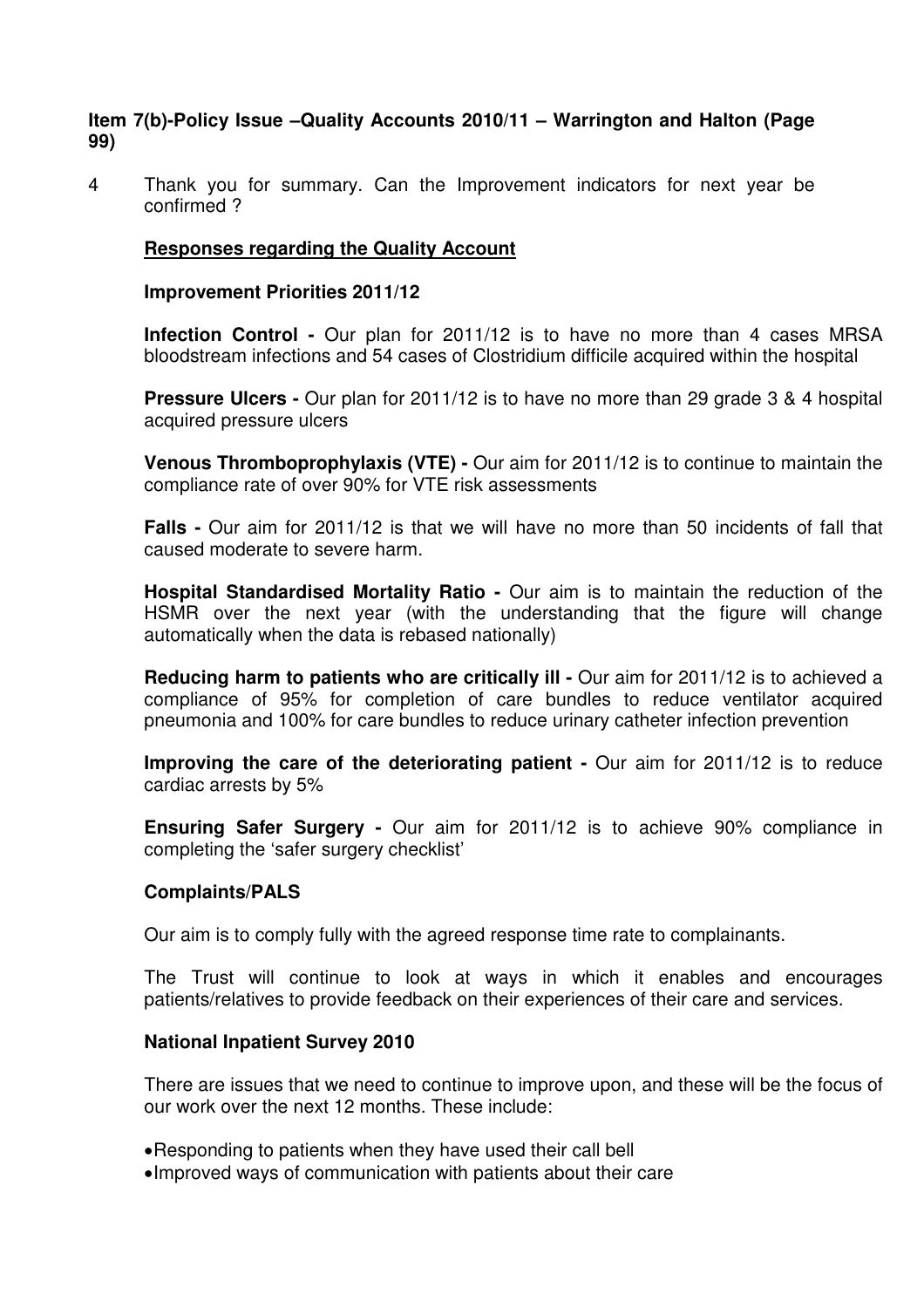• Reducing the delay in the process of discharge from hospital

**Training & Appraisal -** The Trust aims to reach its target of 85% compliance within 2011/12

## **Item 7 (d) JSNA Report**

5 Page 209 . Is the new Cancer Action Plan available?

## **Response**

'The strategy group are due to meet to complete and will have a finished document in the next 4 weeks and hope to present the H&WBBs. Happy to send to the health policy & performance board meeting at that stage. The Document is owned by the Cancer Strategy Group which has Daniel, Jenny and Anthony at the core.'

Daniel.Seddon@hsthpct.nhs.uk antony.currell@hsthpct.nhs.uk Jennifer.Owen@hsthpct.nhs.uk.

## **Item 7 (f) The Cheshire and Merseyside Treatment Centre**

6 Page 262. What is the position with the covenant, can/will it be removed ? The overall conclusions rely on this point.

## **Response**

Negotiation will need to take place in regard to the covenant. Any change in the covenant is reliant upon an agreement of all parties.

7. I understand that Warrington and Halton Hospital NHS Foundation Trust (WHHFT) proposes to spend £9M building a new Treatment Centre with similar facilities to the existing Treatment Centre. Should this not be factored into this Business Case?

## **Response**

Warrington and Halton Hospitals NHS Foundation Trust are exploring a capital programme. We cannot account for this in the business case as the Law dictates that any option we pursue must be through an open and transparent process involving any potential provider.

## **Item 7 (g) Proposal for the Development of a Health and Well-Being Board**

8 Page 282. The scrutiny aspect of the HWB is awaiting Government decisions, like a lot of the Health Bill, but if Overview and Scrutiny is included in the HWB's remit, what is proposed for the future of the Health PPB ?